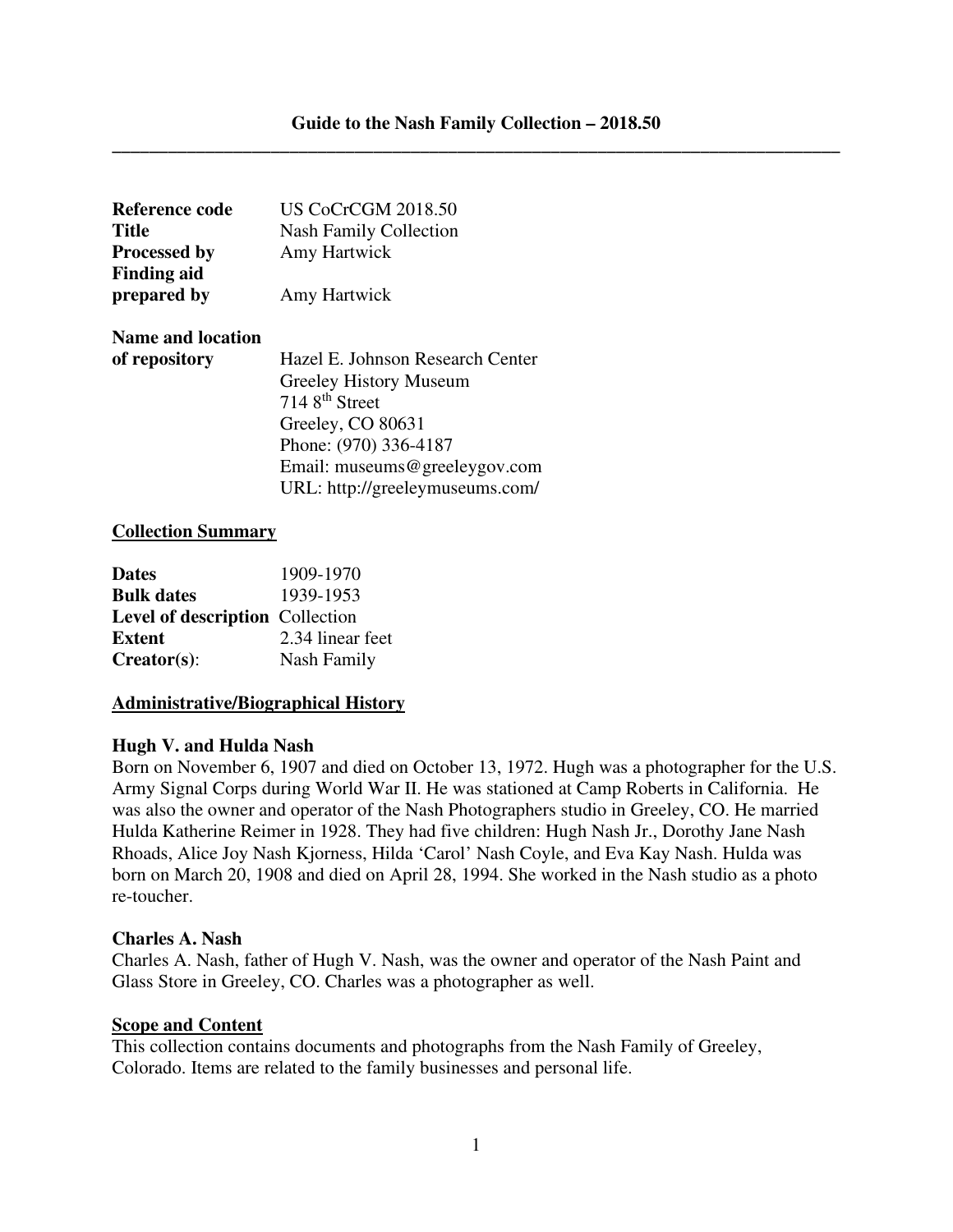| System of<br>arrangement                                   | No original order.                                                                                                                                                                                                         |
|------------------------------------------------------------|----------------------------------------------------------------------------------------------------------------------------------------------------------------------------------------------------------------------------|
| <b>Conditions</b><br>governing access:                     | There are no restrictions.                                                                                                                                                                                                 |
| <b>Languages and</b><br>Scripts of the<br><b>Material:</b> | All materials are in English.                                                                                                                                                                                              |
| <b>Immediate source</b><br>of acquisition                  | The collection was donated by Victoria Simpson in 2018.                                                                                                                                                                    |
| <b>Notes</b>                                               | Preferred citiation: City of Greeley Museum's Permanent Collection,<br>2018.50.                                                                                                                                            |
| <b>Names</b>                                               | Coyle, Hilda Carol Nash<br>Kjoness, Alice Nash<br>Nash, Charles A.<br>Nash, Eva Kay<br>Nash, Hulda Katherine Reimer, 1908-1994<br>Nash, Hugh Jr.<br>Nash, Hugh Victor, 1907-1972<br>Rhoads, Dorothy Nash<br>Rhoads, Lee D. |
| <b>Places</b>                                              | Camp Roberts (Calif.)<br>Reedley, California<br>Greeley, Colorado                                                                                                                                                          |
| <b>Subjects</b>                                            | Business enterprises<br>Families<br>Military service<br>Photographers<br>Photographic studios<br>Photographs<br>Photography<br>Photography stores                                                                          |
| <b>Document forms</b>                                      | Clippings<br>Documents<br>Ledgers<br>Letters<br>Manuals<br>Photographs                                                                                                                                                     |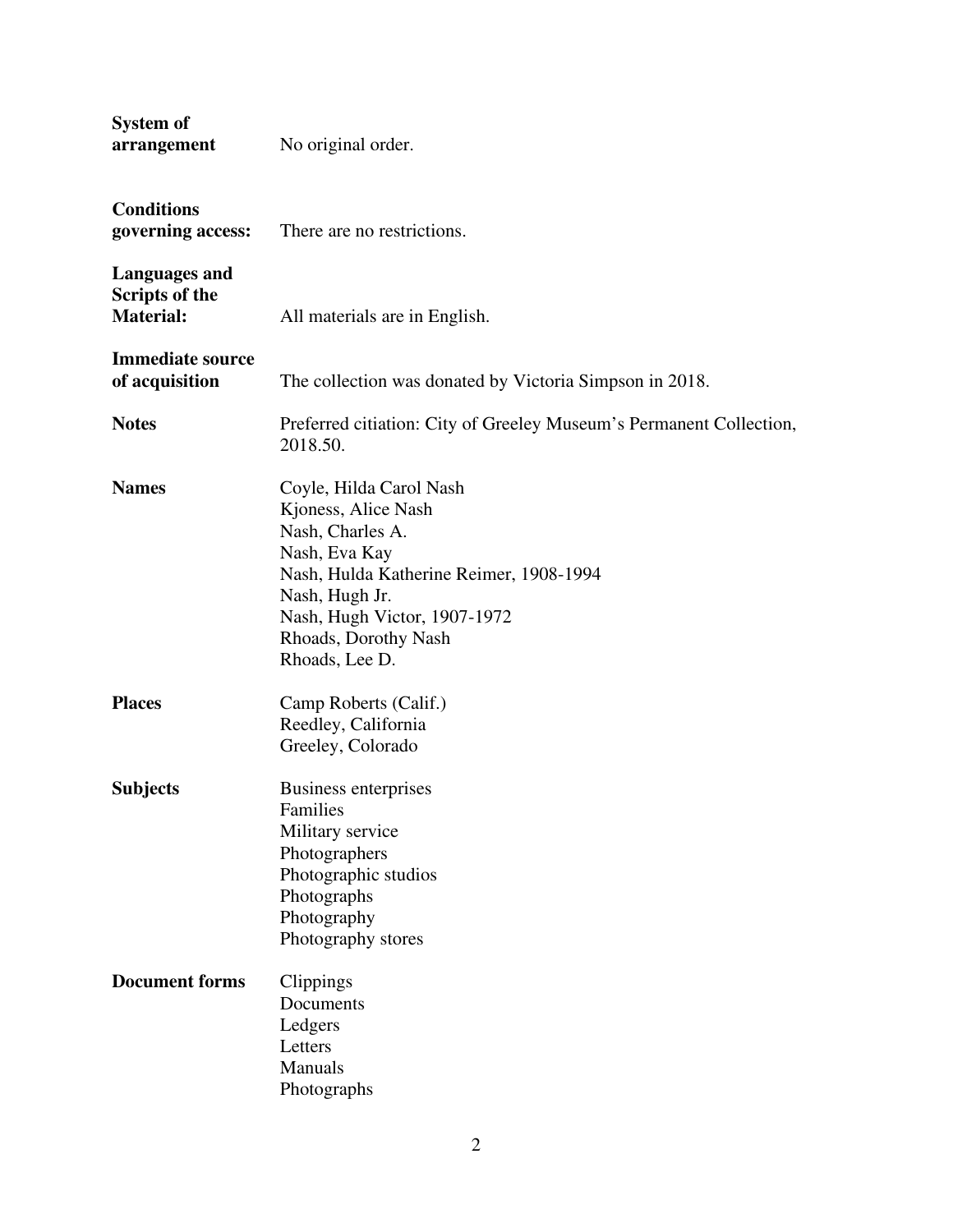## **Contents with Container List**

### **Series I: Business**

Shows the history of businesses in the Nash family starting with Charles Nash working in a paint store in the 1920's to his granddaughters own Smile a Minute photo studio in the 1950's.

## **Subseries A: Nash Paint and Glass Store**

Letters to a from different businesses for supplies and equipment, 2 ledgers, and a business bond.

**Box Folder** 

1 1

## **Subseries B: Objects**

Two large stencils, Nash Studio branded pencil, and little mirror.

## **Stored separately with like objects**

## **Subseries C: Nash Studio Business Items**

Papers that were from the business-like ads in the newspaper, payment checks, a receipt, branded items and thank you notes. It also holds copies or rough drafts of different promotional items for Nash Studio.

## **Box Folder**

1 3-4

## **Subseries D: Nash Studio Photography Items**

Manuals for the equipment Hugh Nash used in his studio and a magazine for Colorado professional photographers for the fall of 1970.

#### **Box Folder** 1 5

## **Subseries E: Nash Studio Binder Contents**

Contents of a falling apart binder from Hugh Nash containing important information and manuals for photography.

**Box Folder** 1 6

## **Subseries F: Nash Studio Photos**

Photos that are around the studio itself and its surroundings.

**Box Folder**

1 7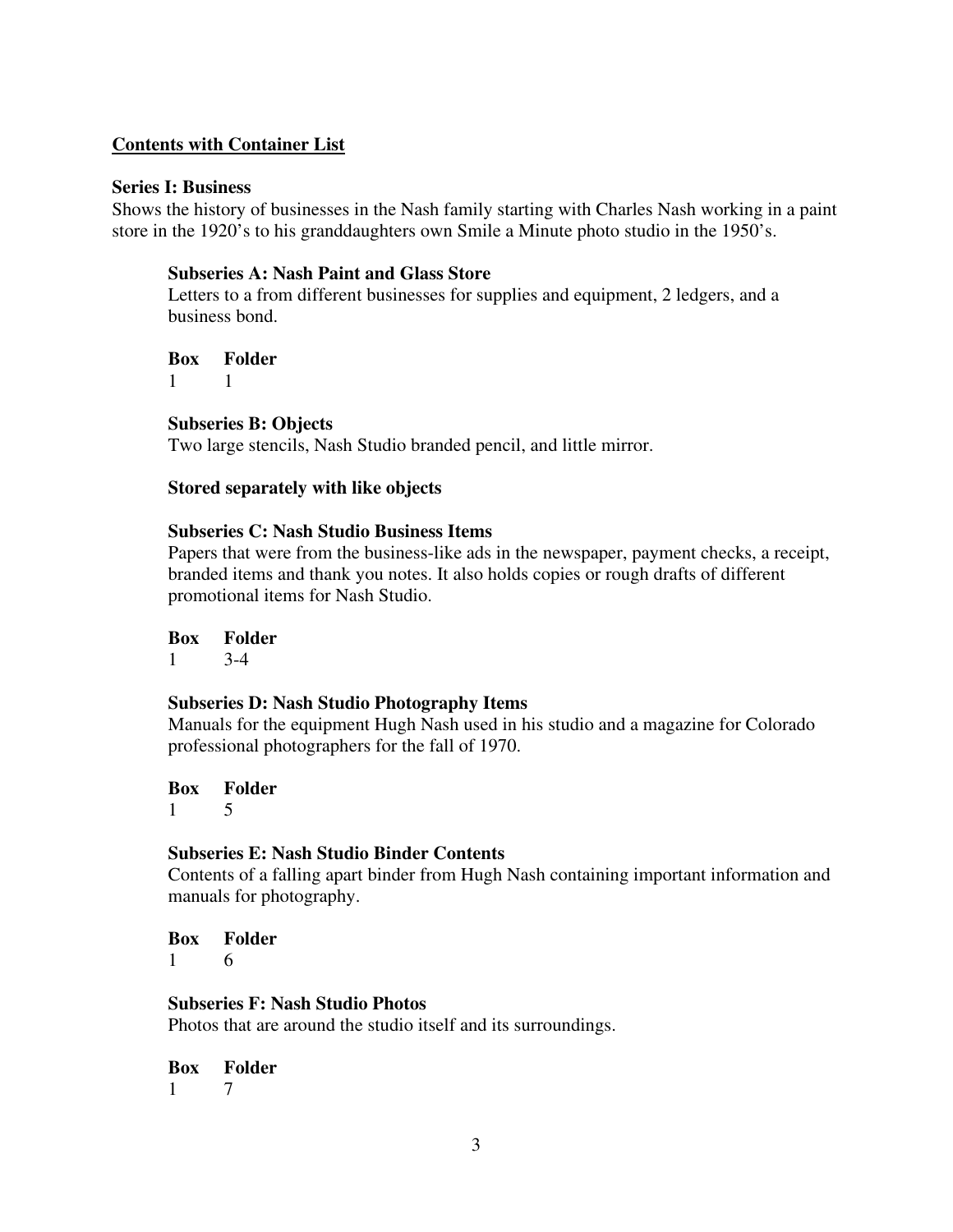#### **Subseries G: Smile-A-Minute**

Photographs Dorothy took in and out of her own Photo studio as well as some branded film envelopes.

**Box Folder** 1 8-9

#### **Subseries H: New Techniques**

This has two of the same photo, one marked and a piece of paper explaining what needs to happen and the second is the final result. The third photo is of a child.

**Box Folder**

1 10

## **Subseries I: Schools and Churches**

Photos Hugh Nash took for schools and some churches of their plays and choirs.

| Box | Folder |
|-----|--------|
|     |        |

### **Series II: Family**

#### **Subseries A: C. A. Nash Family Photos and Docs**

Photos of Hugh's parents and him and his siblings when they were all children. It also holds items related to C.A.'s (Hugh's father) and his family.

**Box Folder**

 $1 \t 12-13$ 

#### **Subseries B: Hugh Nash Jr.**

Photos of Hugh Jr. (Hughie) going through his life; as a baby, young child, and a young man in a military uniform.

**Box Folder**  1 14

## **Subseries C: Hugh Nash Family Documents** Documents for Hugh and Hilda. Checks, life insurance receipts, mortgage certificate.

**Box Folder**  1 15

#### **Subseries D: Hilda (Reimer) Nash Photos and Documents**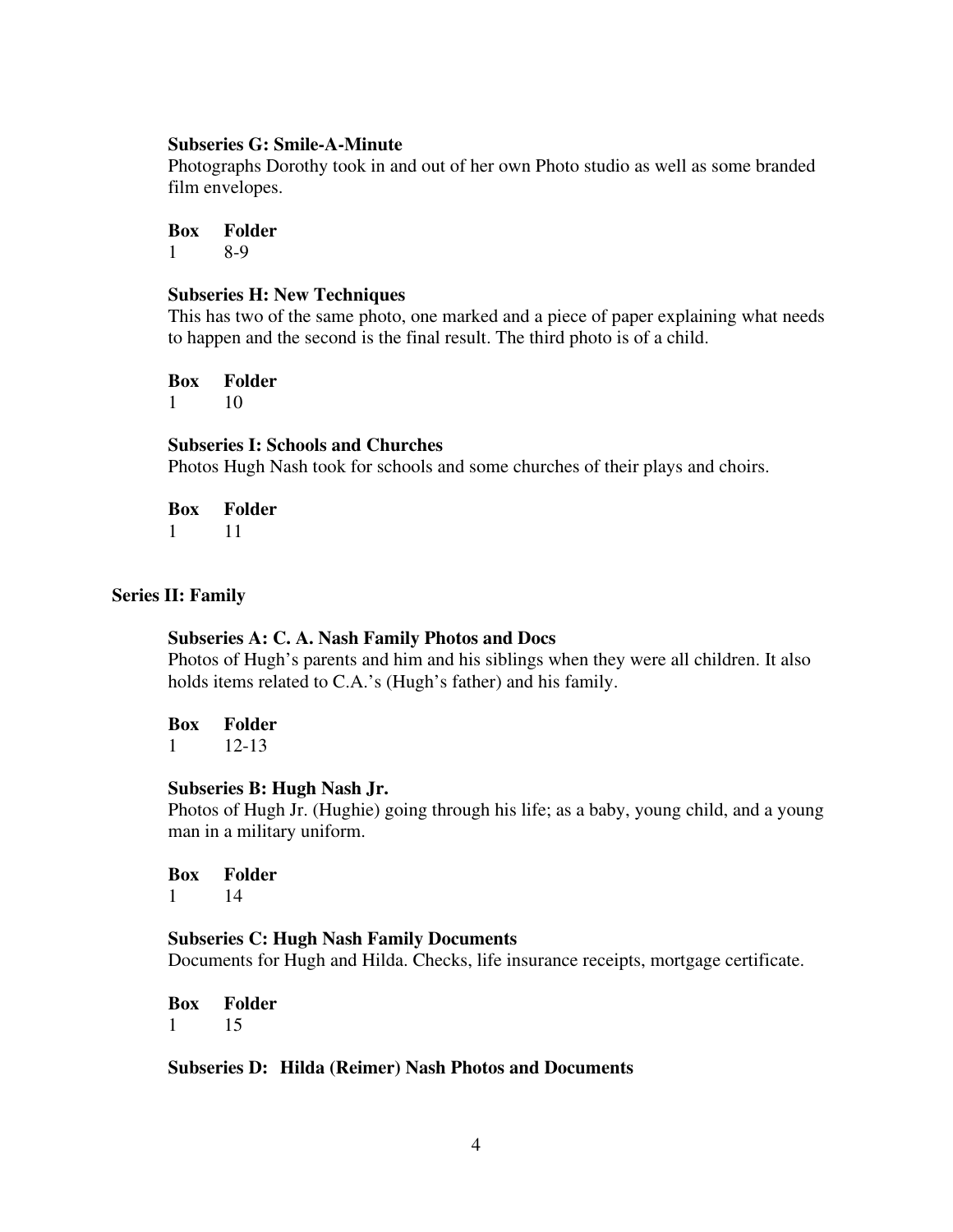Photos of Hilda as a young woman, her parents, as a mom with her young children, as an older woman relaxing.

**Box Folder** 1 16-17

### **Subseries E: Dorothy Nash & Lee D. Rhoads**

Photos of Dorothy as young woman and as brand new married woman, different portraits of her and her husband as adults.

**Box Folder**  1 18

**Subseries F: Eva Nash** 

Photos of Eva (Eva Kay) as a baby, young child, all the way up to her college graduation.

**Box Folder** 1 19

**Subseries G: Alice (Nash) Kjoness**  Photos of Alice Kjoness

**Box Folder** 1 20

**Subseries H: Carol (Nash) Coyle** 

Photos of Carol as a young woman and one large portrait of her a child.

**Box Folder** 1 21

#### **Subseries I: Misc. Family Photos**

Photos of the Nash family and a few of extended family members on both Hugh's and Hilda's sides.

**Box Folder** 1 22-24

# **Subseries J: Large Portraits**

Large portrait photographs of various people, including Hugh Nash.

## **Stored separately with like objects**

## **Subseries K: Service Clubs**

Documents related to organizational memberships for both Hugh and Hilda such as the Optimist's International, the American Legion and American Legion Auxiliary.